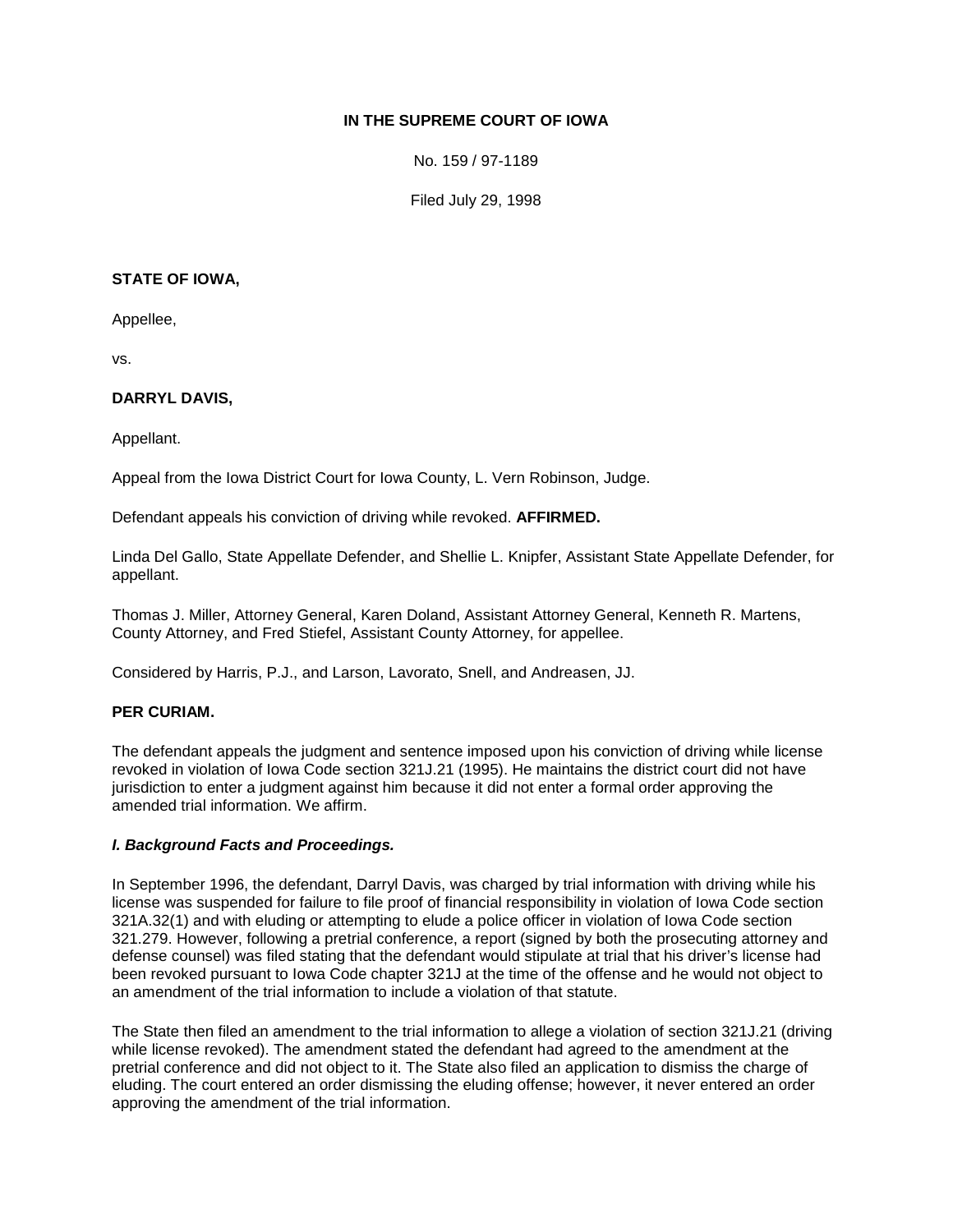One of the State's exhibits at the June 1997 trial was the parties' stipulation that the defendant's motor vehicle license had been revoked. At no point before or during the trial did the defendant object to the State's amendment of the trial information.

The jury found the defendant guilty of driving while his license was revoked. The court sentenced defendant to serve 120 days in jail and ordered him to pay a \$250 fine, a surcharge, and court costs.

#### *II. Arguments*.

On appeal, the defendant argues the district court did not have jurisdiction to enter a judgment against him because it never entered an order approving the amended trial information. The defendant relies on Iowa Rule of Criminal Procedure 4(8)(a) which provides that the "court may . . . order" the amendment of an indictment or information. Because the court in this case never entered an order approving the State's amendment, the defendant claims he was never formally charged with violating section 321J.21 and the court did not have jurisdiction to enter a judgment thereon.

Among other things, the State disputes that the defendant has preserved error because he failed to raise any challenge to the alleged defect prior to or during the trial. It claims the defendant stipulated to the amendment and has waived error. The defendant maintains that the issue of subject matter jurisdiction can be raised at any time.

#### *III. Subject Matter Jurisdiction, Authority, and Error Preservation.*

In *State v. Mandicino*, 509 N.W.2d 481, 482 (Iowa 1993), we explained the distinction between the court's subject matter jurisdiction and authority as it relates to issues of waiver. "Subject matter jurisdiction refers to the power of a court 'to hear and determine cases of the general class to which the proceedings in question belong, not merely the particular case then occupying the court's attention.'" *Id*. (quoting *Christie v. Rolscreen Co*., 448 N.W.2d 447, 450 (Iowa 1989)). "A court may have subject matter jurisdiction but for one reason or another may not be able to entertain a certain case." *Christie*, 448 N.W.2d at 450. Subject matter jurisdiction may not be conferred by consent, waiver or estoppel. *Mandicino*, 509 N.W.2d at 483. However, if subject matter jurisdiction exists, an impediment to the court's authority can be obviated by consent, waiver or estoppel. *Id*.

Clearly, the district court had subject matter jurisdiction, *the power*, to hear this criminal case. *See* Iowa Const. art. V, § 6 (the district court shall have jurisdiction in civil and criminal matters in such a manner as prescribed by law); Iowa Code § 602.6101 (1997) (the district court has jurisdiction of criminal actions and proceedings). Defendant's challenge, therefore, is to the court's authority to hear his case, an impediment that may be obviated by waiver, consent, or estoppel. *See Mandicino*, 509 N.W.2d at 483.

We find defendant waived any challenge to the amended trial information by failing to object to the amendment and by consenting to it. Defendant waived any objection to the trial information by failing to raise it earlier pursuant to Iowa Rule of Criminal Procedure 10(2)(b) (defenses and objections based on defects in the information must be raised before trial). *See State v. Hobson,* 284 N.W.2d 239, 241 (Iowa 1979) (objection that information was signed by assistant attorney general rather than county attorney was waived where not raised within time limitations of rule 10(2)(b)); *State v. Fortunski,* 200 Iowa 406, 407-08, 204 N.W. 401, 401 (1925) (objections to defects in trial information were waived by defendant's failure, prior to plea, to move to set aside information); *cf. State v. Japone,* 202 Iowa 450, 456, 209 N.W. 468, 471 (1926) (where the trial is conducted as though the amendment requested had been made, the objection that there was no formal amendment to an information will be deemed waived). Moreover, it appears from the record that defendant consented to the amendment as evidenced by the pretrial report signed by defense counsel and the defendant's stipulation that he was driving while revoked.

Although we have concluded defendant did not preserve error, we note that the purpose of an indictment or information, to apprise the defendant of the crime charged so that he or she may have the opportunity